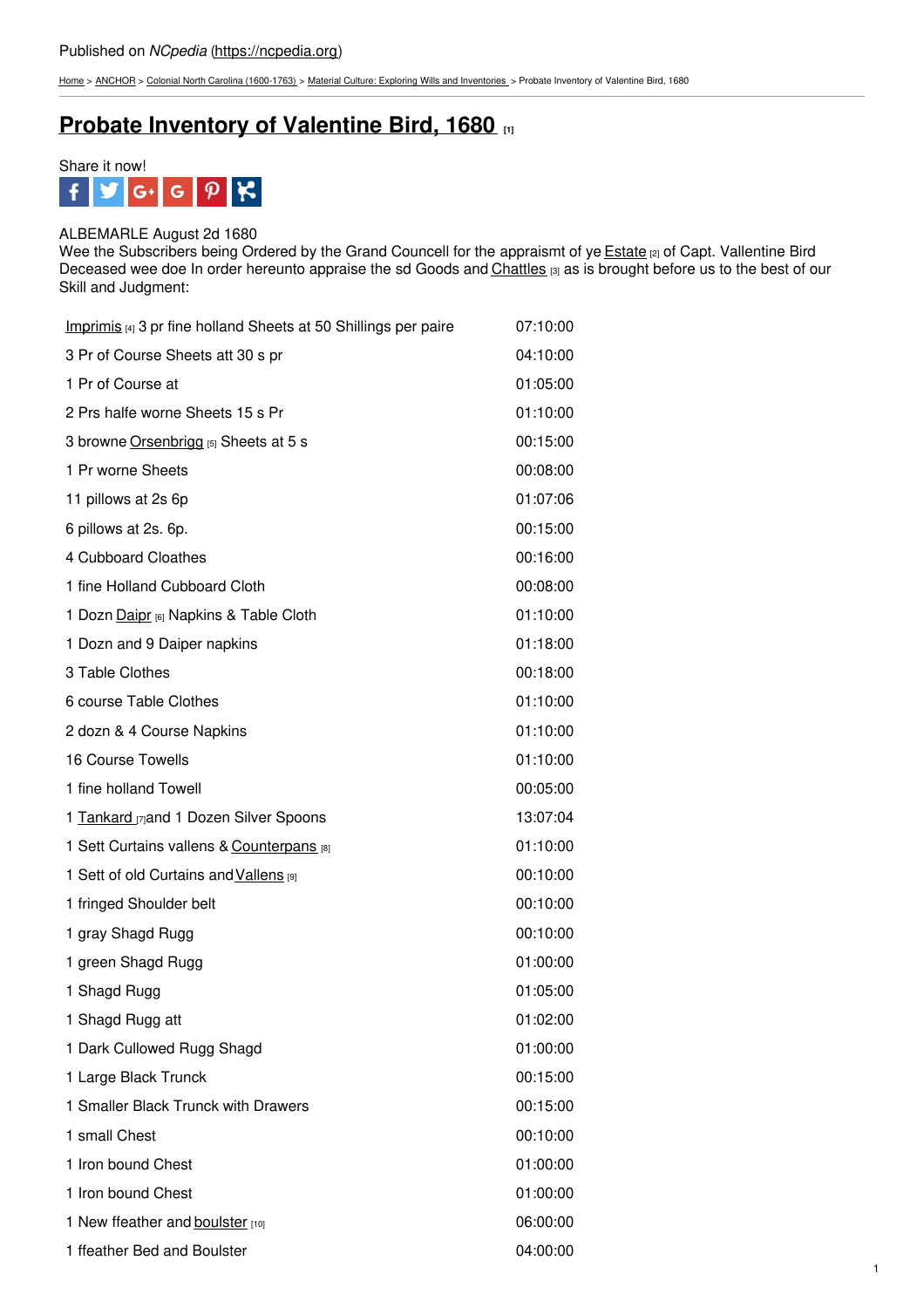| 1 Hammacker                           | 00:18:00 |
|---------------------------------------|----------|
| 1 bed boulster and pilloe             | 05:10:00 |
| 1 bed boulster Coverlet [11] & pillow | 04:10:00 |
| 1 Looking glass [12]                  | 00:05:00 |
| 1 Glass Case                          | 00:10:00 |
| 1 dressing box                        | 01:00:00 |
| 1 Warming Pann [13]                   | 00:10:00 |
| 1 Bed Stead                           | 00:08:00 |
| One Pcell of books                    | 06:00:00 |
| 2 hair Brushes                        | 00:01:06 |
| 23 Round and Square Bottles           | 00:12:00 |
| 15 yd of Keirsey [14]                 | 01:17:06 |
| 11 Prs plain Shoes at 3:s Pr          | 01:13:00 |
| 1 Black walnut Table & frame          | 01:00:00 |
| 10 Chairs                             | 02:10:00 |
| 1 Couch at                            | 01:00:00 |
| 1 Table and frame                     | 00:13:04 |
| 1 Table Cloth                         | 00:06:08 |
| 1 Striped Carpet                      | 00:05:00 |
| 1 Whip saw [15]                       | 01:00:00 |
| 1 bed stead and Cradle                | 00:10:00 |
| 1 fowling piece [16]                  | 01:10:00 |
| 1 musket [17] and fowling piece       | 01:15:00 |
| 2 Smoothing Irons att                 | 00:10:00 |
| 1 pair of Stilliards [18] and pea     | 00:08:00 |
| 1 Dozen pewter plates                 | 01:10:00 |
| 1 Dozn pewter plates                  | 01:04:00 |
| 19 pewter poringr at                  | 01:08:06 |
| 6 Small Salts                         | 00:06:00 |
| 2 Large Salts at                      | 00:06:00 |
| 2 pewter Candlesticks                 | 00:05:00 |
| 3 Sawsers at 1s 3p per lb             | 00:04:06 |
| 51 Pewter Dishes at                   | 03:03:09 |
| 4 pewter Basons                       | 01:12:00 |
| 3 old peweter plates                  | 00:05:00 |
| 2 Large brass Candlesticks            | 01:10:00 |
| A parcel of Tining ware [19]          | 02:00:00 |
| 2 pewter Chamber potts [20]           | 00:08:00 |
| 1 pewter Tankard                      | 00:03:00 |
| 1 paire Tongues & Fire Shovell        | 00:05:00 |
| 1 brass Kittle: 32 pound at           | 02:00:00 |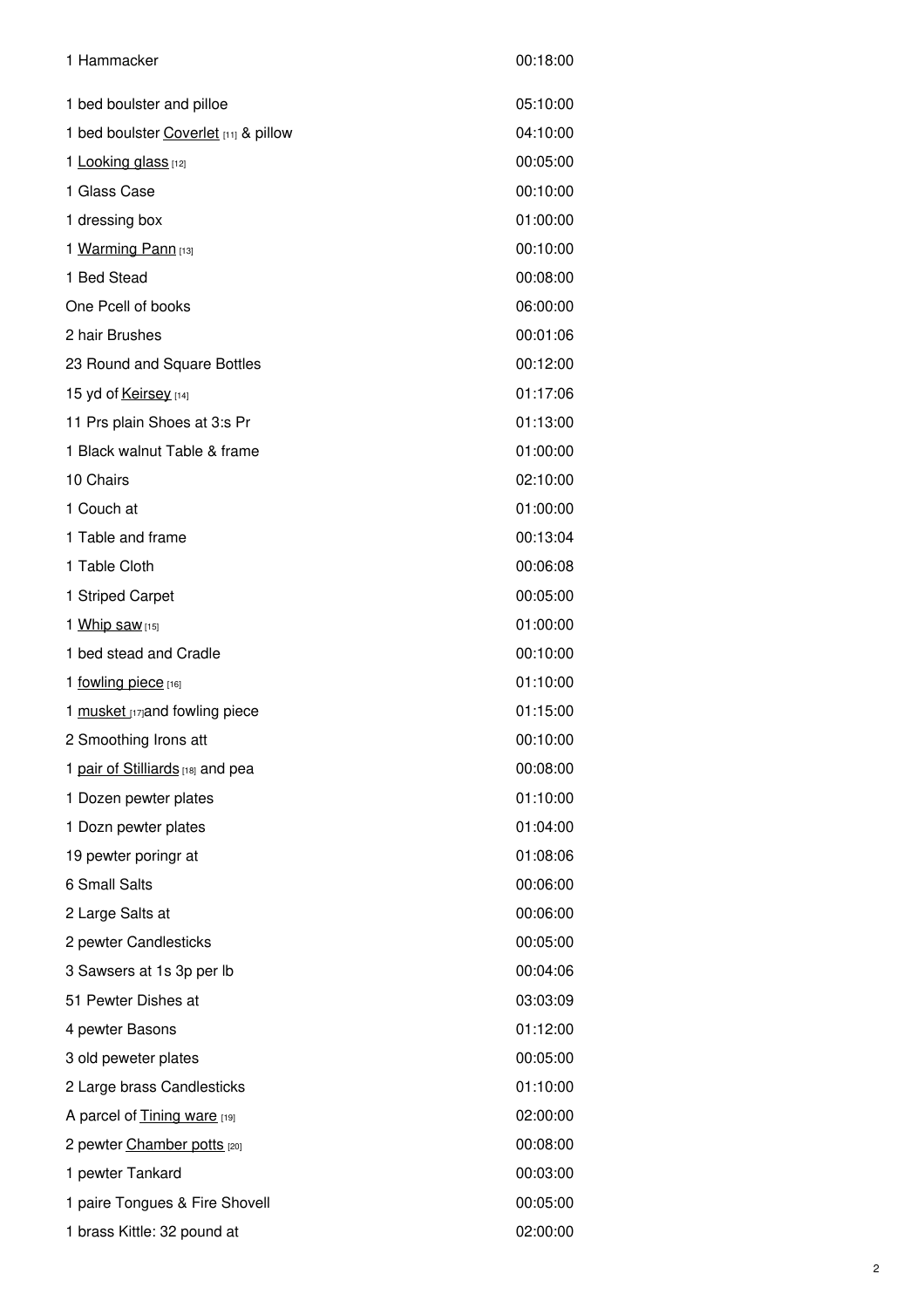| 3 skillets at 18 shillings<br>6 bell mettle mortor & pearsell        | 00:18:00<br>00:10:00 |
|----------------------------------------------------------------------|----------------------|
| 1 posnet [21]at                                                      | 00:04:00             |
| 1 brass (?) and Ladle                                                | 00:05:00             |
| 1 frying pann at                                                     | 00:06:00             |
| 3 spitts                                                             | 00:10:00             |
| 1 paire andirons [22]                                                | 00:15:00             |
| 3 paire pothooks [23]                                                | 00:06:00             |
| 1: paire racks                                                       | 00:03:00             |
| 1 iron pott wt 50 lb at 4p pr lb                                     | 00:16:08             |
| 1 iron pott wt 36 lb at 4p pr lb                                     | 00:12:00             |
| 2 iron pott wt 33 lb at 4p per lb                                    | 00:11:00             |
| 1 Lignum vitee [24] punch bowl                                       | 00:15:00             |
| 1 Lignum vitee mortor                                                | 00:02:06             |
| 1 flesh forke                                                        | 00:01:00             |
| 1 Cradle                                                             | 00:05:00             |
| Negro men; (vizt: Mingo at                                           | 40:00:00             |
| Andrew and Thom: at 35 lb Sterling pr each                           | 70:00:00             |
| women: negroes Hanna; Betty; Betty; & Bess at 30 lb Sterling<br>each | 120:00:00            |
| Mary ye Indian                                                       | 20:00:00             |
| Negro boy mustapha                                                   | 20:00:00             |
| 1 Small Negro boy named Robin at                                     | 15:00:00             |
| 1 small negro Girl named Jane                                        | 15:00:00             |
| 1 Negro Child George                                                 | 10:00:00             |
| 1 Woman Servant named Ann ffarmer of 4 years to serve                | 08:00:00             |
| 1 hand Mill [25]                                                     | 06:00:00             |
| 1 sett of wedges [26]                                                | 00:10:00             |
| 7 weeding howes at 1s: 6p:                                           | 00:10:06             |
| 8 hilling howes at                                                   | 00:07:00             |
| 2 old Axes at                                                        | 00:02:00             |
| 1 spaid att                                                          | 00:06:00             |
| 1 Trowell at 2s: 6p:                                                 | 00:02:06             |
| 1 broad ax [27] at                                                   | 00:04:00             |
| 1 hand saw at                                                        | 00:02:00             |
| 1 Lathing hamer at                                                   | 00:01:06             |
| 1 coopers [28] adze & rift                                           | 00:03:00             |
| 22 sheep at 10s:                                                     | 11:00:00             |
| plantation and housen                                                | 80:00:00             |
| 12: old Sowes                                                        | 09:00:00             |
| 30 Shotes [29]                                                       | 07:10:00             |
| 6 barrows and board                                                  | 05:05:00             |
| 12 cowes and calves at 30s                                           | 18:00:00             |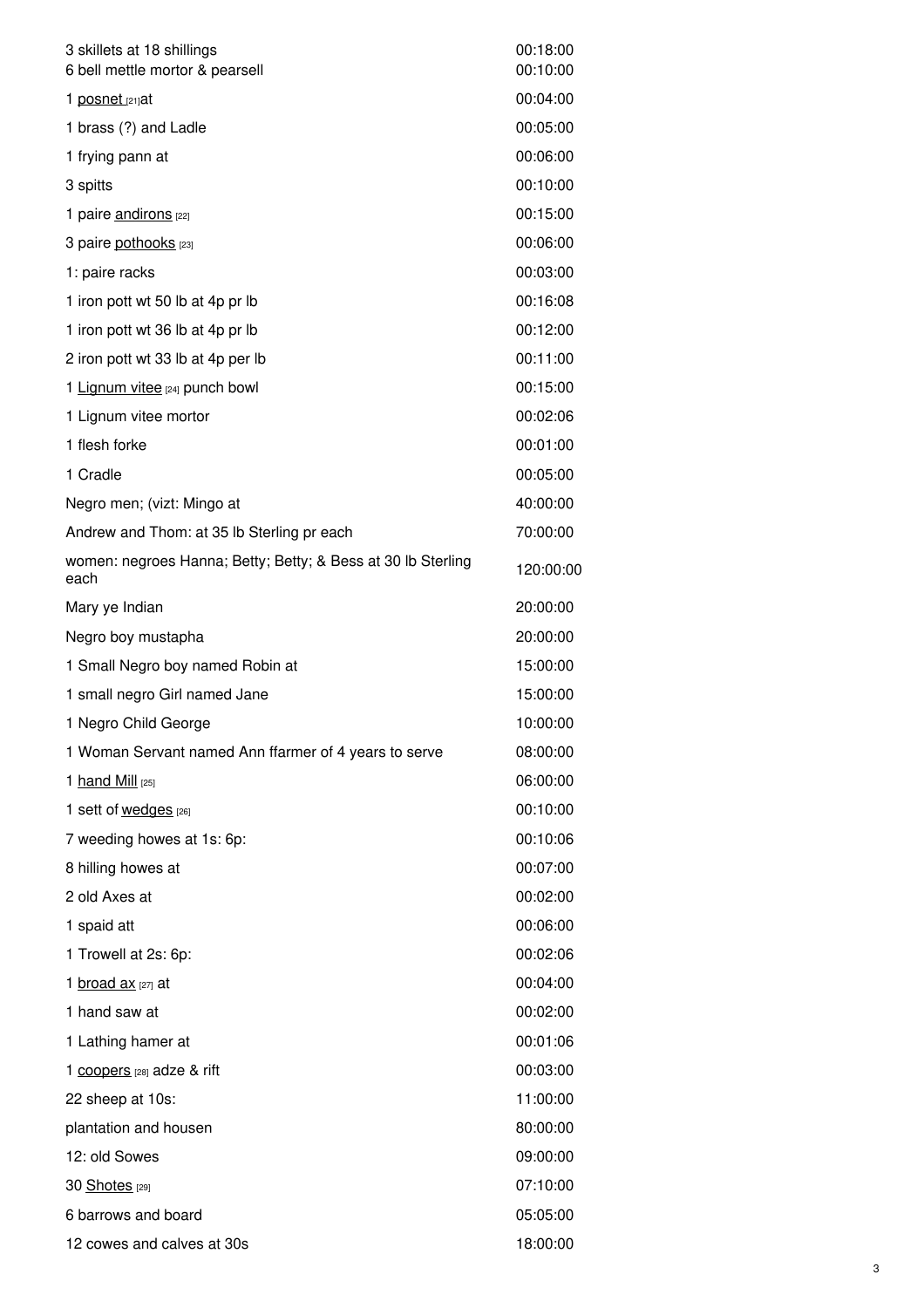Total is 583 lb—01s—03p

SAMUELL DAVISS WM. NEVELL JNO DIE Signum Tobacco lb

By 2000 pounds of tobacco Due from Capt Zacha Gillam &c 2000

I the Subscriber Doe present In humble Manner this as A True Inventory of the Estate of Capt Bird of this County Late Deseased I being his Executrix The Debts of ye Estate being drawne up; I forgott to Bring them; which I humbly Crave Leave to the Next Session of ye Grand Councell; for presentmt of them and that to this Inventory Credits they may bee [annexed](https://ncpedia.org/glossary/annex) [30]; November 8th 1680

MARGARET BIRD

The pettionar is Lt Allowed for ye Bringing in of the Debts ROBT JOHNSON HOLDEN, Secrata

### **Primary Source Citation:**

Grimes, J. Bryan. *North Carolina Wills and Inventories Copied From Original and Recorded Wills and Inventories in the Office of the Secretary of State.* Raleigh: Edwards & Broughton, 1912. Reprinted Baltimore: Genealogical Publishing Company, 1994.

#### **User Tags:**

[colonial](https://ncpedia.org/category/user-tags/colonial) [31] North [Carolina](https://ncpedia.org/category/user-tags/north-carolina-5) [32] **North [Carolina](https://ncpedia.org/category/user-tags/north-carolina-6) History [33]**  $Page$  [34] probate [inventories](https://ncpedia.org/category/user-tags/probate) [35] [Students](https://ncpedia.org/category/user-tags/students) [36] [Teachers](https://ncpedia.org/category/user-tags/teachers) [37] [Valentine](https://ncpedia.org/category/user-tags/valentine-bird) Bird [38] Wills [39] **From:** LEARN NC North Carolina History: A Digital [Textbook](https://ncpedia.org/category/entry-source/learn-nc)[40]

3 January 2018

**Source URL:** https://ncpedia.org/anchor/probate-inventory-valentine

#### **Links**

- [1] https://ncpedia.org/anchor/probate-inventory-valentine
- [2] https://ncpedia.org/glossary/estate
- [3] https://ncpedia.org/glossary/chattel
- [4] https://ncpedia.org/glossary/imprimis
- [5] https://ncpedia.org/glossary/osnaburgs
- [6] https://ncpedia.org/glossary/diaper
- [7] https://ncpedia.org/media/tankards
- [8] https://ncpedia.org/glossary/counterpane
- [9] https://ncpedia.org/glossary/valance
- [10] https://ncpedia.org/glossary/bolster
- [11] https://ncpedia.org/glossary/coverlet
- [12] https://ncpedia.org/glossary/looking-glass
- [13] https://ncpedia.org/media/video/bed-warmer
- [14] https://ncpedia.org/glossary/kersey
- [15] https://ncpedia.org/media/painting/whip-saw
- [16] https://ncpedia.org/glossary/fowling-piece
- [17] https://ncpedia.org/media/regulator-re-enactor-musket-0
- [18] https://ncpedia.org/media/steelyard-balance
- [19] https://ncpedia.org/glossary/tin-ware [20] https://ncpedia.org/media/chamber-pots
- [21] https://ncpedia.org/media/posnet
- 
- [22] https://ncpedia.org/media/close-view-fireplace-allen [23] https://ncpedia.org/media/pot-hooks
- [24] https://ncpedia.org/glossary/lignum-vitae
- [25] https://ncpedia.org/media/colonial-food-items
- [26] https://ncpedia.org/glossary/wedge